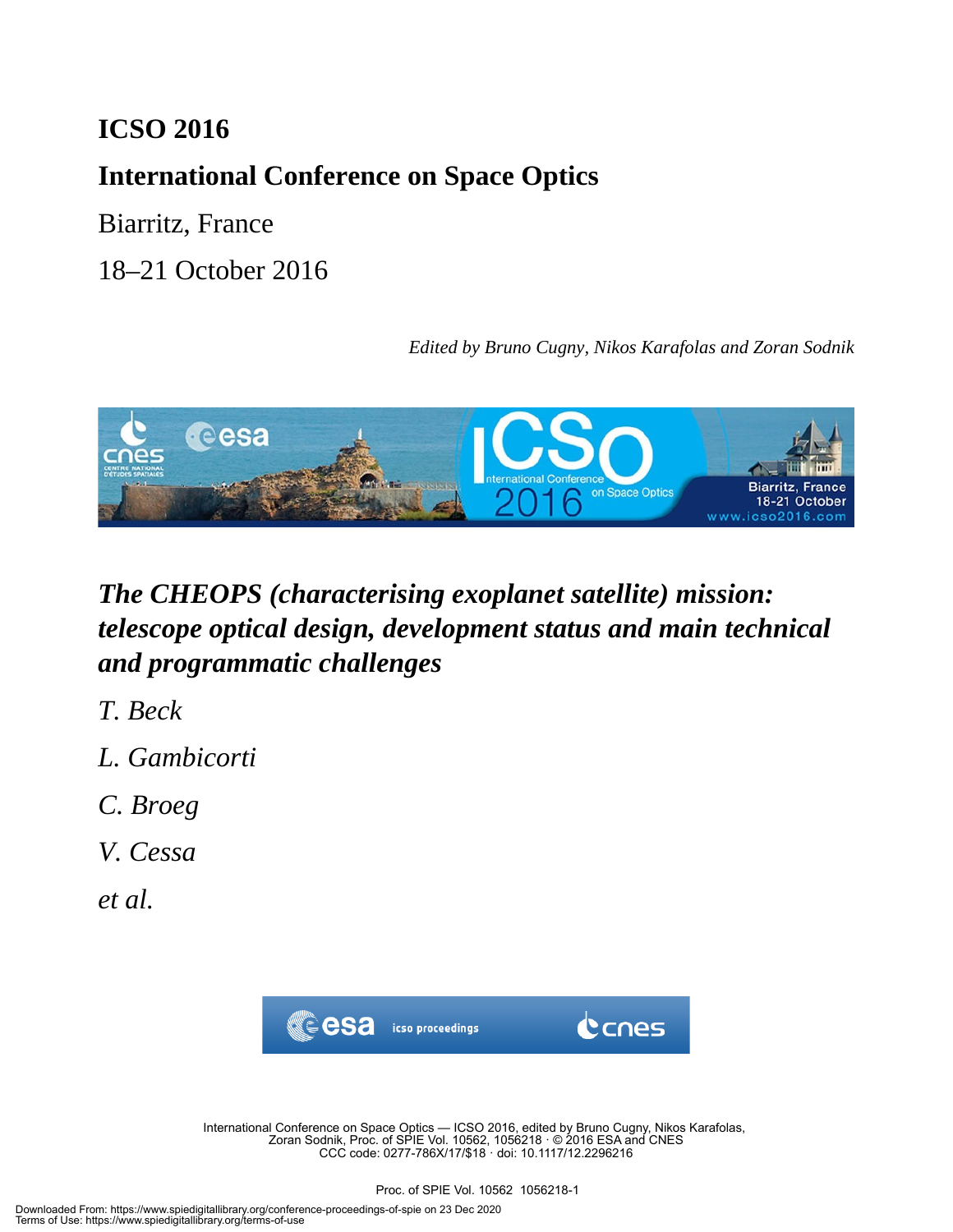## **The CHEOPS (CHaracterising ExOPlanet Satellite) mission: telescope optical design, development status and main technical and programmatic challenges**

T. Beck<sup>1</sup>, L. Gambicorti<sup>2</sup>, C. Broeg<sup>1</sup>, V. Cessa<sup>1</sup>, A. Fortier<sup>1</sup>, D. Piazza<sup>1</sup>, D. Ehrenreich<sup>3</sup>, D. Magrin<sup>4</sup>, J.Y. Plesseria<sup>5</sup>, G. Peter<sup>6</sup>, I. Pagano<sup>4</sup>, M. Steller<sup>7</sup>, Z. Kovacs<sup>8</sup>, R. Ragazzoni<sup>4</sup>, F. Wildi<sup>3</sup>, W.Benz<sup>1</sup> and the CHEOPS team.

*1 University of Bern, Switzerland; 2 ESTEC, Netherlands, 3 University of Geneva, Switzerland, 4 Osservatorio astronomico di Padova, Italy, 5 Centre Spatial de Liège, Belgium, 6 DLR Berlin, Germany, 7 IWF Graz, Austria, 8 Advanced materials in space, Hungary*

## ABSTRACT

CHEOPS (CHaracterising ExOPlanet Satellite) is the first ESA Small Mission as part of the ESA Cosmic Vision program 2015-2025 and it is planned launch readiness end of 2017.

The mission lead is performed in a partnership between Switzerland, led by the University of Bern, and the European Space Agency with important contributions from Austria, Belgium, France, Germany, Hungary, Italy, Portugal, Spain, Sweden, and the United Kingdom.

The CHEOPS mission will be the first space telescope dedicated to search for exoplanetary transits on bright stars already known to host planets by performing ultrahigh precision photometry on bright starts whose mass has been already estimated through spectroscopic surveys on ground based observations.

The number of exoplanets in the mass range 1-30 MEarth for which both mass and radius are known with a good precision is extremely limited also considering the last two decades of high-precision radial velocity measurement campaigns and the highly successful space missions dedicated to exoplanets transit searches (CoRoT and Kepler).

CHEOPS will be the key instrument to answer the opened questions to improve the measurements precision both mass and radius. The instrument is an optical Ritchey-Chretien telescope configuration with 300 mm clear aperture and a FoV of 0.32° full cone.

As CHEOPS will be in a LEO orbit, straylight suppression is a key point to observe faint stars with very tight stability and straylight rejection. The optical system is designed to imagine a de-focused PSF of the target star onto the focal plane minimizing stray light using a field stop and baffle system. The telescope will be the only payload on a spacecraft platform providing pointing stability of < 8 arcsec rms. It represents a breakthrough opportunity in furthering our understanding of the formation and evolution of planetary systems.

The main science goal of CHEOPS mission is to study the exoplanets structure with radii ranging from 1 to 6 Earth radii orbiting bright stars. To reach its goals CHEOPS will measure photometric signals with a precision of 20ppm, in 6 hours integration time, on transit measurements of G5 dwarf stars with V-band magnitudes in the range 6=V=9 mag. This corresponds to a signal to noise of 5 for a transit of an Earth-sized planet orbiting a solarsized star (0.9 solar radii) [1]. This precision will be achieved by using a single frame-transfer backside illuminated CCD detector cooled to 233K (-40C) and stabilized within ~10 mK.

CHEOPS will also provide precision radii for newly discovered planets by the next generation ground-based transits surveys (Neptune-size and smaller) with a photometric precision of 85 ppm in 3 hours integration time of Neptune-size planets transiting K-type dwarf stars with V-band magnitudes as faint as  $V=12$  mag.

This paper shows the main features of the optical design, development status and main technical and programmatic challenges of the CHEOPS instrument. The tight schedule and budget constraints are extremely challenging for the success of CHEOPS that represents the pathfinder and the key for the continuation of the small class science missions in the ESA Science Programme.

### I. INSTRUMENT DESIGN

The CHEOPS instrument is a classical photometer measuring variations of light to a very high accuracy. The instrument is split up into four different units on the spacecraft of which two are mounted inside the spacecraft body and two on the outside. The four units are shortly summarized hereafter:

- **The Optical Telescope Assembly (OTA)** includes the structure carrying the telescope, the Back End Optics (BEO), the Focal Plane Module (FPM) and the Radiators. In order to minimize the impact of thermo-elastic deformations on the instrument pointing, the optical heads of the platform star trackers are mounted on the instrument, in proximity of the isostatic mounts of the instrument.
- **The Baffle and Cover Assembly (BCA)** minimizes the stray-light reaching the detector for performance reasons and includes a protective, one shot, cover that protects the instrument from contamination during S/C AIT and launch campaign. The baffle design is implemented similar to CoRoT [3].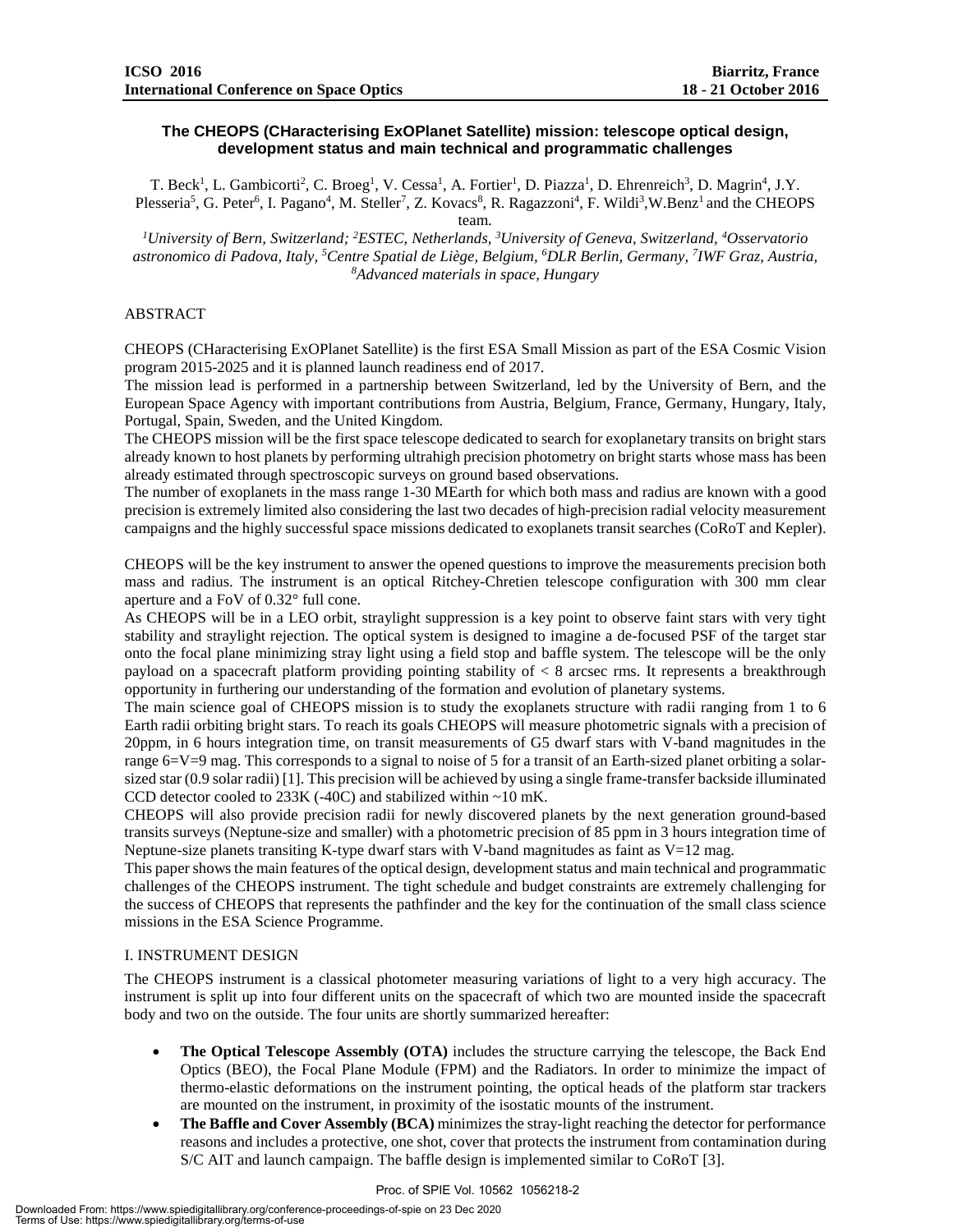- **The Sensor Electronics Module (SEM)** is commanding and controlling the focal plane module that operates the CCD. The SEM itself is controlled by the BEE.
- **The Back End Electronics (BEE)** is the main interface to the spacecraft in terms of power and data transmission. It comprises as well the main instrument computer and power conditioner.

The OTA and BCA together form the CHEOPS telescope, which is mounted onto the top panel of the spacecraft. Fig. 1. shows an artist's impression of the CHEOPS spacecraft assembly. The image looks down the tube of the BCA, which extends the telescope assembly OTA behind. The radiators that are needed for the thermal control of the CCD and proximity electronics are shown on the top. The grey disc to the left shows the BCA one-shot cover in open configuration.



**Fig. 1.** Artist's impression of the CHEOPS spacecraft (©ESA).

Fig. 2. illustrates the instrument units in more detail. On the top left of the figure, a cut through the CAM/CAD model of the OTA and BCA is shown where the primary and secondary mirror as well as the back end optics (BEO) and the focal plane module (FPM) is illustrated. The two electronics boxes used to control the instrument are shown on the right hand side of the figure.



**Fig. 2.** CHEOPS instrument configuration overview. The four units, the OTA, BCA, BEE and SEM are shown.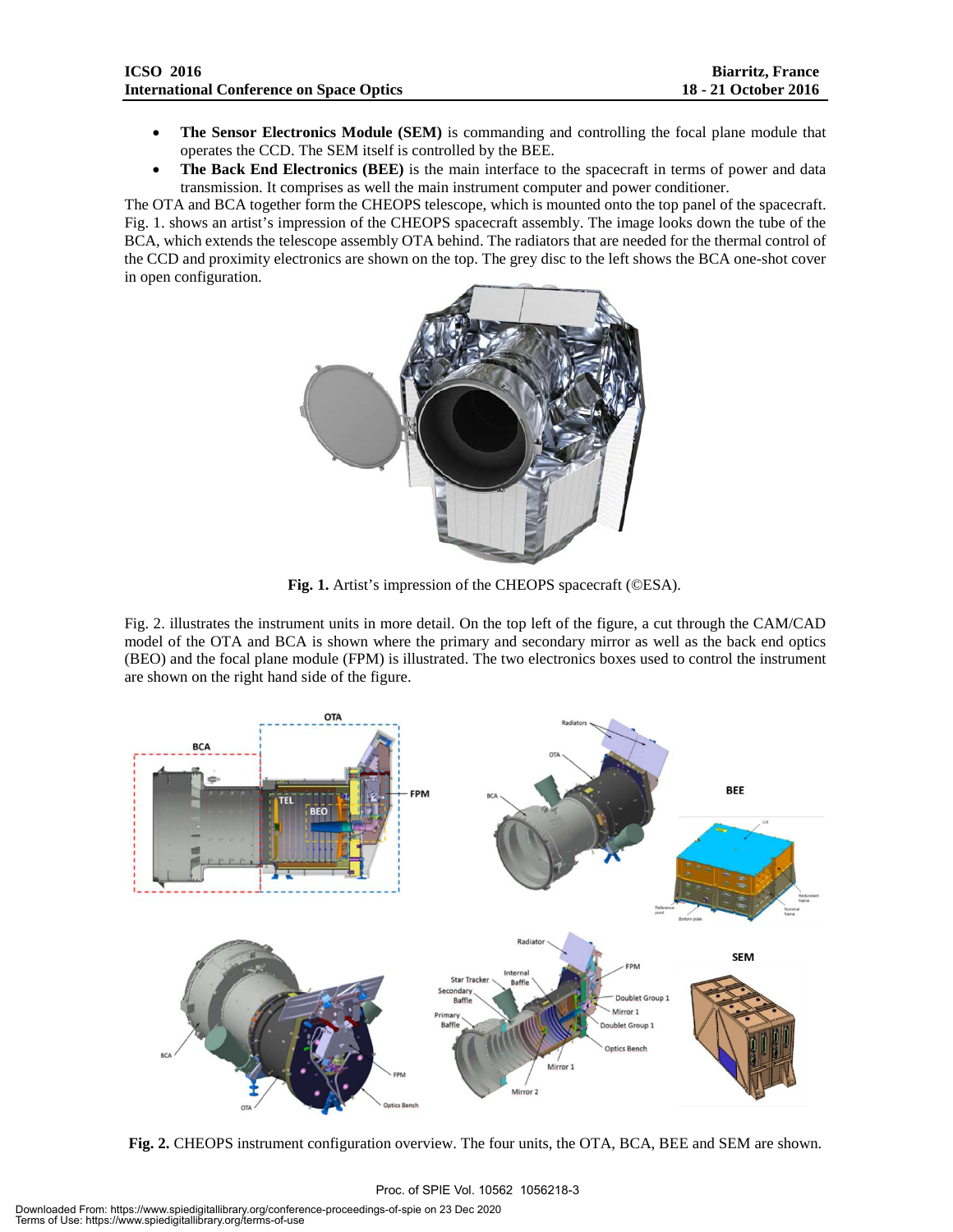The CHEOPS instrument uses a Ritchey-Chretien optical configuration with a BEO to re-imagine the light onto a CCD detector run in AIMO mode. The detector, which was selected for CHEOPS, is an e2v CCD47-20 (13-μm pixel  $1k \times 1k$ , AIMO). The CCD is nominally operated at low temperature, 233K, and stabilized to 10mK. This is achieved using a passive cooling system with a dedicated radiator and heaters close to the CCD to reach the relative stabilization.

The entrance pupil of the system is formed by the primary mirror and has a diameter of 320mm. With the central obscuration of the primary mirror, the effective collecting area of the system is 76793 mm<sup>2</sup>. The size of the system have been mainly restricted by the allocated volume inside the fairing. The telescope effective focal length is 1600 mm, giving a telescope focal ratio F/5. The 0.32 degrees field of view is translating into a 1 arcsec/px plate scale on the detector.

The system is using a defocused stellar point spread function (PSF) in order to enhance the photometric performance. A PSF radius of  $12 \pm 0.7$  pixels is currently specified on the detector. The number was a trade off between the flat field performances and the AOCS performance estimations of the S/C. The spacecraft prime contractor, AIRBUS DS Spain, has been in charge of the AOCS performance estimations and the flat field of the CCD is measured at the University of Geneva. The combination of the data resulted in the optimization of the PSF size. The system was designed to have a certain degree of freedom with the alignment of the focal plane module.

As the satellite is in LEO, the stray light reduction of the system had to be addressed carefully. The baffling system, comprising the BCA and the telescope itself, is therefore used to suppress stray light up to a factor of 10- <sup>12</sup> for higher incidence angles. It is designed to limit the amount of stray light already for sources more than  $35^{\circ}$ from the optical axis.

Fig. 3. illustrates the CHEOPS optical system with the baffling system on the left hand side and the telescope assembly on the right.



**Fig. 3.** CHEOPS instrument optical design including the baffling system

In order to have an impression of the BCA and OTA configuration of the instrument, Fig. 4. shows a picture of the structural and thermal model (STM) which has been tested at the University of Bern.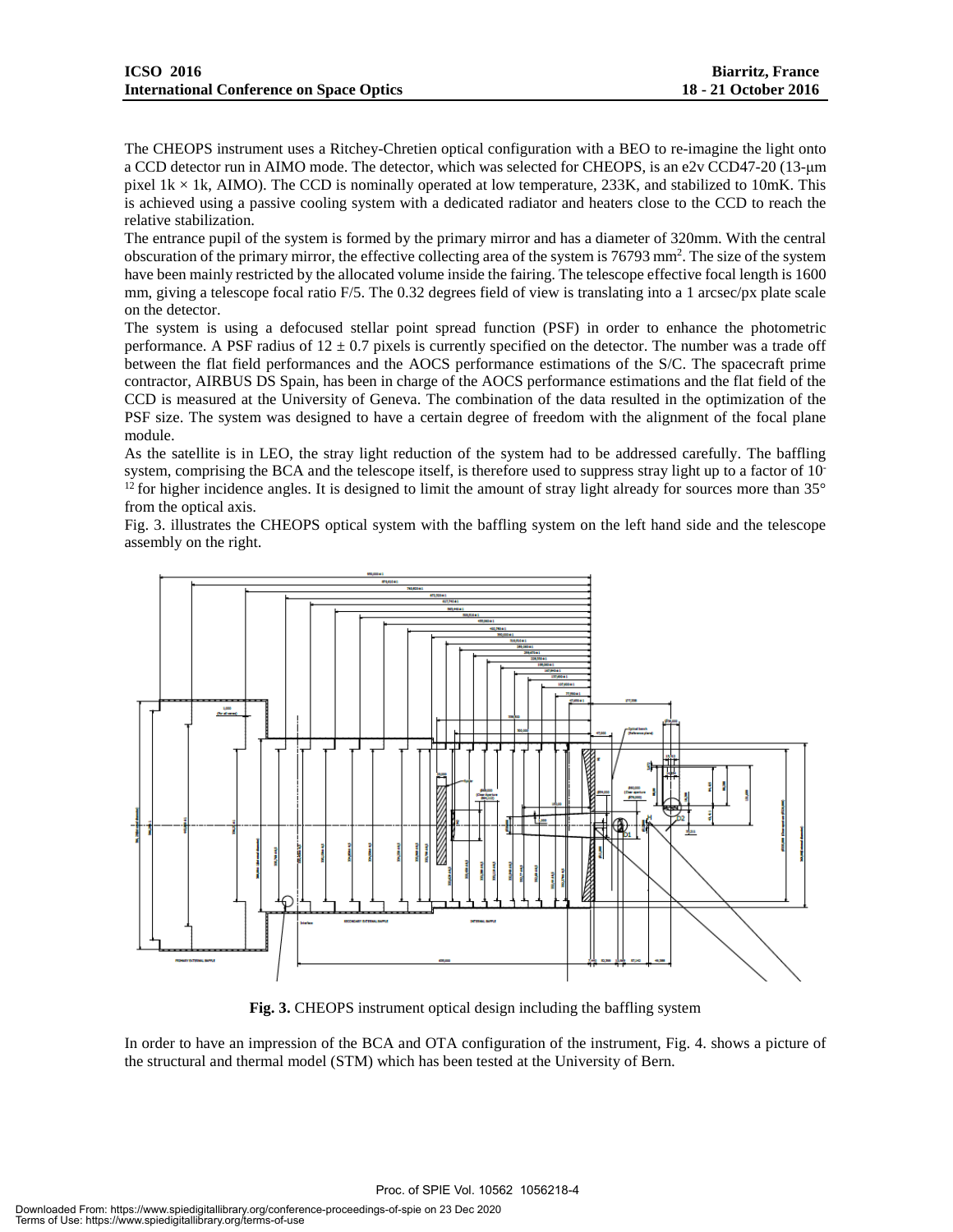

**Fig. 4.** Picture of the structural thermal model of the BCA and OTA seen from the front side.

The electrical design of the instrument is based on a distributed architecture. The camera system, which consists of the Focal Plane Module (FPM) and the Sensor Electronics Module (SEM), is designed and built by DLR Berlin while the Back End Electronics (BEE) is realized by IWF Graz.

The camera is controlled by the instrument main computer, the BEE, using a SpW link for high data transmission capability. In addition to the data link and software control, the Back End Electronics delivers highly stabilized voltage lines to the SEM in order to ensure the bias voltages stabilities for the camera. This is one of the key drivers to meet the very low noise and high gain stability requirements of the instrument.

The BEE on the other hand interfaces the spacecraft, which provides a redundant power and communication interface.

The instrument is a fully cold redundant system with the exception of the CCD and the CCD clock driver.

### II. DEVELOPMENT STATUS

Since the mission adoption in February 2014, considerable progress has been achieved by the CHEOPS team from the consortium and the European Space Agency. The detailed design phase has been concluded, the preliminary design review (PDR) mid 2014 as well as the critical design review (CDR) end of 2015 have been successfully passed. As part of these reviews the interfaces to the spacecraft as well as the system and sub-system specifications were frozen.

Form a hardware perspective, several qualification and interface verification models have been built and tested. A structural and thermal model (STM) of the instrument was realized in 2015. The STM underwent mechanical and thermal qualification before being integrated into the spacecraft mechanical qualification model. Fig. 5. shows a picture of the instrument integration at the ISO5 clean room of the University of Bern and the fully assembled spacecraft mechanical qualification model being ready for sine testing.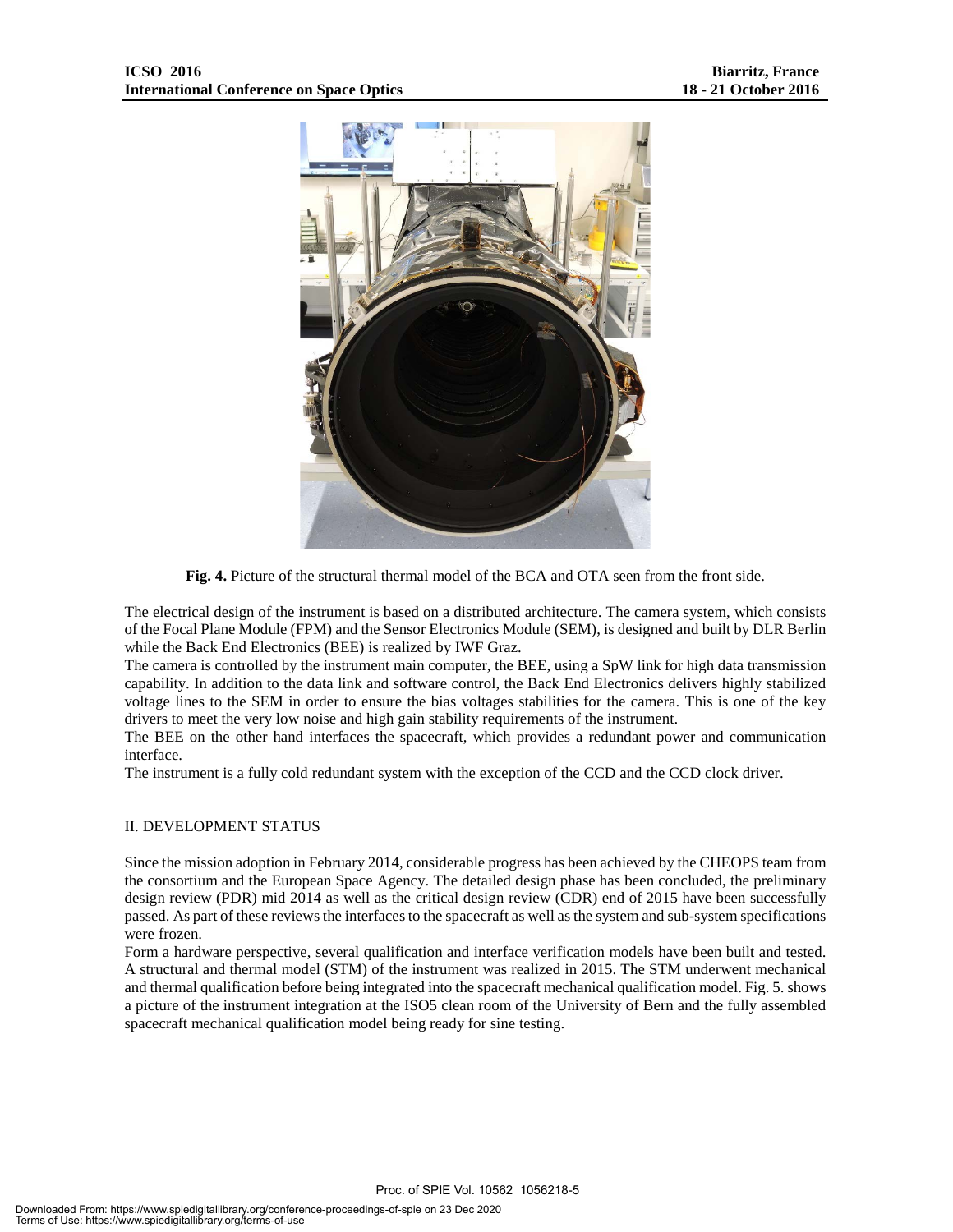

**Fig. 5.** Pictures of the CHEOPS instrument on the left (University of Bern) and the instrument integrated onto the satellite on the right (Courtesy of Airbus DS Spain)

The spacecraft underwent sine vibration testing, acoustic testing and shock testing. At the end of the test campaign, the verification of the Cover Assembly of the instrument has been performed in order to verify that the launch lock mechanism performs after the environmental loads.

Additionally to the STM tests, a dedicated test campaign has been conducted in order to verify the thermo-elastic performance of the instrument. The dedicated model of the OTA, which consists mainly of CFRP and a honeycomb sandwich optical bench, has been used for the tests. The performance tests were conducted at TNO in Delft [4] and showed that the tight thermo-elastic requirements can be fulfilled. The structure has consequently been refurbished and is used as flight model.

In order to verify the electrical and software interfaces between the SEM/FPM and BEE as well as the interfaces towards the spacecraft, an instrument Electrical Model (EM) was built and tested. The tests were again performed at various stages (unit, instrument and spacecraft). The software used for the camera system, the SEM, is close very close to the flight software as the system is a reuse of the BepiColombo MERTIS camera from DLR [2]. The software on the BEE which is the main interface to the spacecraft provides all the expected telemetry as a heartbeat report, HK data, AOCS centroid report, other asynchronous reports and CCD images allowing testing and validating SW interfaces. Internal algorithms which include centroiding, compression as well as various other engineering algorithms have not been tested at spacecraft level because of time constraints. The EM model however is currently used for further software development at the University of Vienna in order to provide a representative hardware environment.

In order to verify and de-risk the AIV procedures for the telescope optics, a dedicated Demonstration Model (DM) has been realized which was a collaboration between the University of Bern and the Italian industrial Prime LEONARDO. The DM model verification process took place at INAF in Padova and is currently being concluded successfully [5].

For the BEE, SEM and FPM qualification models are realized in advance of the flight models. The BEE box has undergone the full qualification (mechanical, thermal, performance, EMC) already successfully at the Ruag Space in Vienna and IWF in Graz. The SEM and FPM qualification models are currently being integrated and qualified. A very important milestone for the camera system is the performance verification in thermal vacuum, which will be concluded this year.

In view of the flight model or proto flight models substantial progress was achieved as well. The CCD has been procured by ESA, built and tested by e2v. The device has been extensively tested in view of bias level, read out noise, dark signal, gain, non-linearity, PRNU, flat field and quantum efficiency by the Observatory of Geneva. These measurements serve as input to the performance verifications as well as calibration data for operations [6]. The flight models of the Baffle and Cover assembly as well as the telescope structure have been built and qualified for flight already as well. The optics, which are manufactured and integrated by LEONARDO in Florence, are currently under manufacturing and the integration, verification and test of the telescope, is starting still this year. The manufacturing of the flight model electronics, the SEM, FPM and BEE as well is progressing while the testing is scheduled in 2017.

As soon as all individual sub-systems have been successfully manufactured and tested, they are shipped to the University of Bern where the instrument integration and verification will take place. Prior to the integration at

Proc. of SPIE Vol. 10562 1056218-6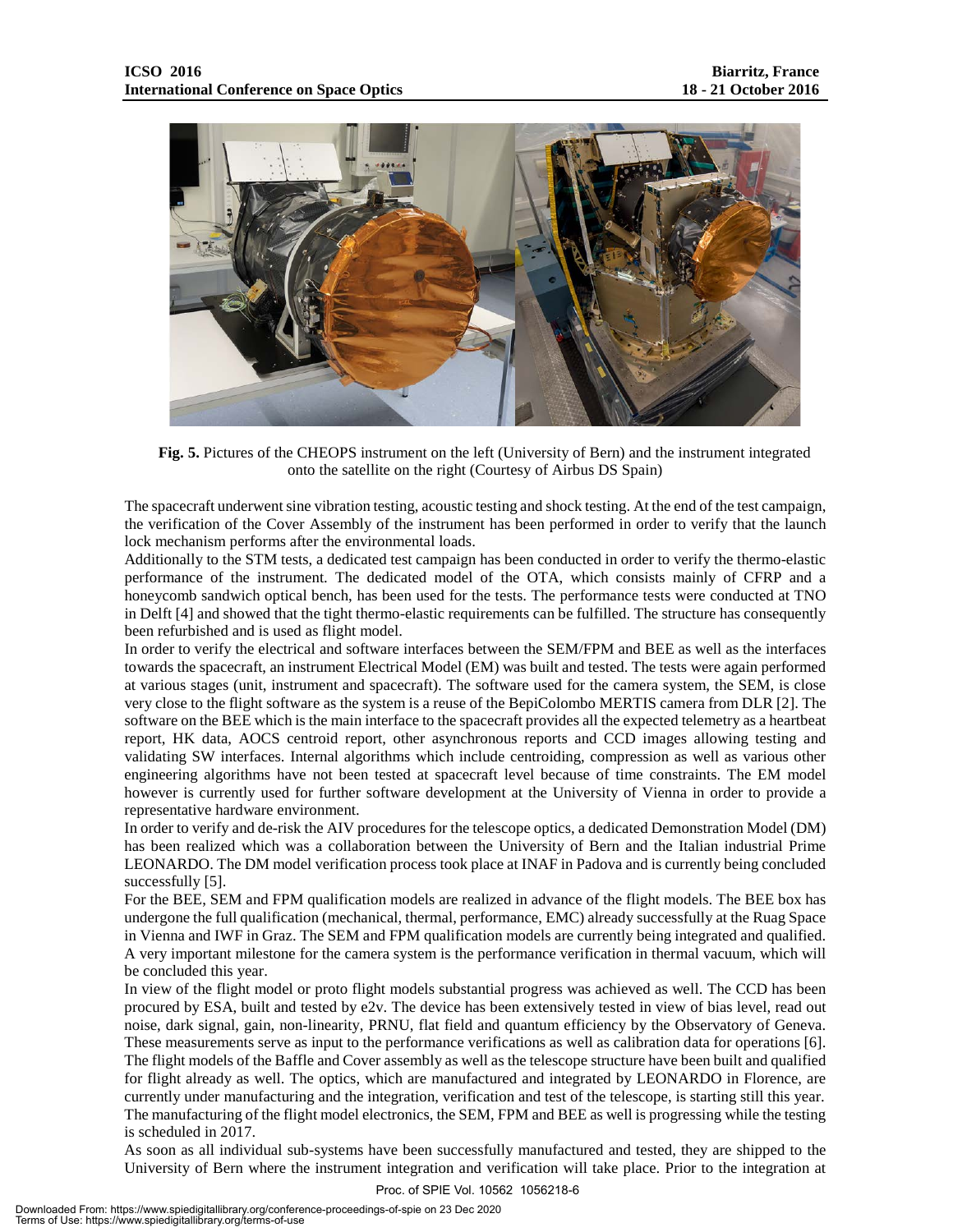spacecraft level, the instrument will be calibrated as well in Bern with the use of the CHEOPS calibration bench which has been designed, manufactured and tested by the Observatory of Geneva [7].

## III. TECHNICAL AND PROGRAMMATIC CHALLENGES

A brief overview is given hereafter concerning the major technical and programmatic challenges, which such an S-Class ESA mission faces in view of the instrument.

The budget and schedule constraints for the ESA S-Class mission have been set very tight. The costs to ESA, who is providing the spacecraft, launcher and parts of the instrument, are cost capped at 50 MEuro while the schedule constraint has been set to 4 years for the development and launch of the mission. Under these constraints, CHEOPS is supposed to deliver top rated science in any area of space science.

The programmatic challenges in view of the tight schedule constraints are obvious. The CHEOPS instrument as well as the spacecraft therefore needed to be a reuse to the largest extend possible. In view of the instrument, this is achieved combining several technologies, which have had flight heritage already. The major drawback is that the instrument consortium and different contributions have been growing as consequence and are more difficult to manage.

In order to mitigate the schedule constraints, clearly defined and stable interfaces needed to be established early in the project. This of course is conceptually doable but still special attention needed to be paid in order to avoid changes. As well, special attention had to be paid in order to specify and maintain the stability of the requirements in order to avoid modifications.

On the technical side, several topics need attention in order to meet the very demanding photometric accuracy requirements. The major topics are briefly summarized hereafter:

## • **Straylight suppression**

Depending on the brightness of the observed target, the stray light contribution in the noise budget can have a significant effect. In the case of high stellar magnitude, very dark stars, the stray light, which is due to the Earth albedo, becomes the major part of the photometric error. Therefore the selection of the coatings, the baffle geometries as well as the surface finishes have been a major issue.

## • **Cleanliness standards**

The levels of stray light contamination depends on a large degree of the cleanliness level of the instrument, especially the primary mirror. Stringent measures are taken in order to avoid such problems. The requirement imposed to the telescope assembly and the baffle is very tight. Upon delivery of the instrument to the spacecraft provider is set to 200ppm on all internal surfaces. This results in dedicated cleaning procedures as well as working in ISO5 clean rooms, which poses substantial additional work for the entire project.

### • **Pointing accuracy**

A high relative pointing accuracy of the entire satellite over a measurement time of typically 48 hours is mandatory. Depending on the flat field precision and the gain stability between different pixels, the smearing effect caused by the spacecraft jitter can degrade the photometric precision of the instrument. Several measures have been taken in order to maximize the pointing accuracy. First, the star trackers of the spacecraft have been placed on the instrument itself to reduce the thermos-elastic deformation between them and the LoS of the instrument. Secondly a payload feedback loop to the AOCS is established to use the high accuracy measurements of the instrument for the pointing accuracy. Thirdly, the PSF size has been optimized in order to reduce the photometric noise.

## • **Thermo-elastic stability**

In order to optimize the thermo-elastic stability of the instrument, dedicated CFRP layups in the telescope structure have been developed to meet the very stringent requirements. Additionally dedicated telescope temperature stabilization have been implemented using insulations and large heater patches. Combining the two measures very high stability in the sub-micron range over 30cm distance of M1 and M2 has been reached. This ensures that the noise contribution due to thermo-elastic deformation of the telescope is negligible.

### • **Detector and read out electronics temperature stability**

The focal plane module that is hosting the CCD detector as well as the read out electronics requires very strict temperature stabilization in order to meet the photometric performance. The absolute temperatures of 233K for the detector and 283K for the read out electronics are achieved by using the instrument